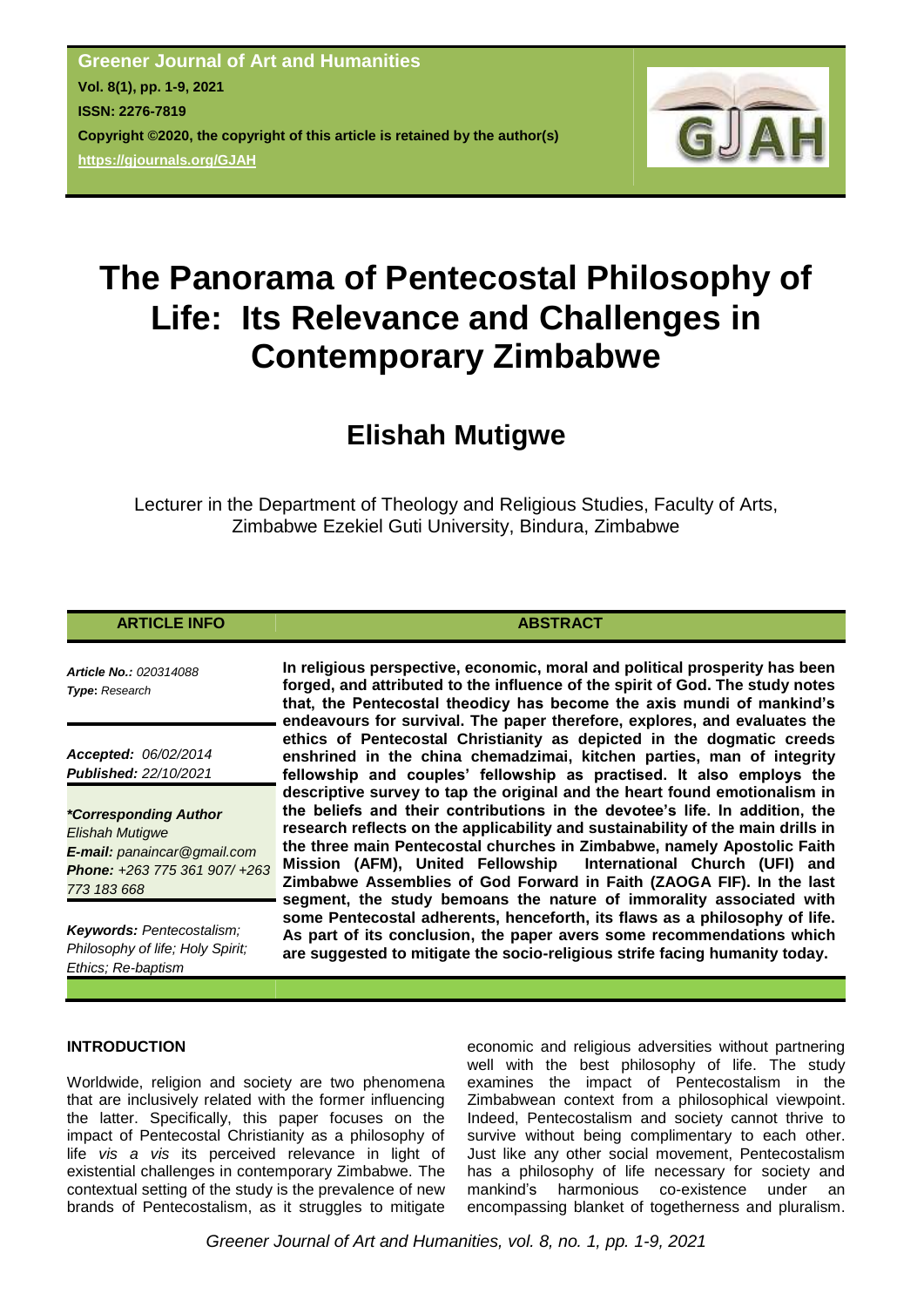It is worth noting that the generality of Pentecostalism across the country has led to the forced universal application of the spiritual wheeled religious movement"s moral conduct even in non-Pentecostal societies. Thus, there seems to be a symbiotic bilateral relationship among the entirety of people in Zimbabwe and the Pentecostal creeds alongside the ethical teachings. However, it is vital to note that Pentecostalism came into a long standing society with its own native philosophy of life – *ubuntu/hunhu*. Against this background, the study argues that the Pentecostal gifts of the spirit's applicability are problematic due to cultural unacceptability and nonvalidation since Pentecostalism is flawed with ethical limitations.

This article therefore investigates the essence of Pentecostalism through a cursory survey of the spiritual gifts with much expatiation put on the notion of love. The research then takes upon itself to define and explore the Pentecostal creeds for a full picture of the phenomenon under scrutiny. It furthers its quest by analysing the teachings enshrined in *china chemadzimai*, kitchen parties, men of integrity fellowship and couples' fellowship of the three main Pentecostal churches in Zimbabwe; the AFM, UFI and ZAOGA FIF. The thrust of the study rests on finding the Pentecostal philosophy of life"s merits and demerits. To realise this, the project invokes the wits and sustainability of reflective exposition. The paper will finally proffer some recommendations aimed at mitigating the moral repugnancy sprouting from the Pentecostal philosophy of life.

# **Methodology**

The study is an inter-disciplinary project blending the philosophical and religious studies phenomenon. In view of this, the research is therefore a product of desk interrogation of already publicised literature and the phenomenological approach. The former is a reflective process which critically examines both the Occidental and African publications which pertain to the religious and ethical debates. The term phenomenology comes from the Greek word *phainomai* which means "that which manifests itself' (Chitando, 1998). Hence, etymological meaning tells it all that the data discussed herein manifested itself and in response, the researcher then observed. Phenomelogically, *epoche* is a Greek derivative verb from *epoche.* Sharpe, (1975) defines *epoche* as "a stoppage/suspension of judgement, the exclusion from one's mind of every possible presupposition". In this regard, the researcher therefore excludes any trace of presupposition in pursuit of a non-biased analytical evaluation. Embedded in this phenomelogical approach employed here is the notion of participant observation without compromising the niche of *epoche*.

Data was also collected through informal interviews with members of the Pentecostal churches and those they interact with in other strategic space and contexts besides the intriguing church services, such as *pamariro* (funerals) and political rallies and wedding scenarios. It is important to hasten to point

out that the practice of participant observation has the risk of one being converted into the religion under investigation. In response, the researcher has constantly guarded against being converted, basically for a successful quest for this scientific rigour of comprehending the Pentecostal phenomena.

#### **Spiritual Gifts**

The essence of baptism with the Holy Spirit is the manifestation of the spiritual gifts. The spiritual gifts are the back-borne of the Christian community"s survival as in all its multi-dimensional nature. That is, the plethora of the heavenly given gifts function as a superb mainstay of the Pentecostal movement continuity in warding off the satanic efforts bombarding the Christian life. These gifts include prophecy, speaking in tongues, miracle healing, wisdom and knowledge, and distinction of spirits thereby making a clarion call for the repletion of the degenerated morality among the Pentecostals in Zimbabwe.

Prophecy is one of the fundamental gifts of the Holy Spirit among Pentecostals world over. It is through this notion of prophecy that devout followers of Pentecostal movements ascertain God's presence. The delivery of prophetic oracles strengthens the church. According to classical Judaism, a prophet is the one who speaks on behalf of God for the benefit of the entire society. Hence, in Pentecostalism prophecy is the utterance of the divinely given message to God"s children through the live experience of the Holy Spirit. In this understanding, the prophetic utterance may foretell future events such that if possible some preventive measures can be put in place if it is danger sensing. The oracles delivered in these spiritual churches target individuals, the congregational multitudes and the nation at large. These oracles may be positive or negative and such messages might be social, economic or political. However, it should be noted that the prophet in all circles is never considered a fetish, but a male servant or maid servant of God imbued by His spirit. In regard to the above point, the Pentecostal prophets use phrases such as "Thus says the Lord' or 'the Lord has given me this to say'. These statements bring and confirm the authority of their God, consequently everyone takes heed of the prophecy of the day.

It is in the same spirit that Pentecostals value the notion of speaking in tongues and their interpretation as an underlying ontological essence God"s presence. This phenomenon marked its importance from the day of Pentecost when the disciples spoke in the unlearnt languages or angelic languages but in a common understanding. Against this backdrop, the Pentecostals in Zimbabwe tend to over-emphasise the tongues as the most evident trait of God"s existence among them. Duffield and Van Cleave (2008) concede that tongues are an initial evidence of the baptism of the Holy Spirit and in an individual prayer it serves a different purpose than tongues as a spiritual gift. Embedded in this viewpoint, the individual believer is transformed from the previous creature into a new being altogether with the charisma to praise and worship God in a unique and more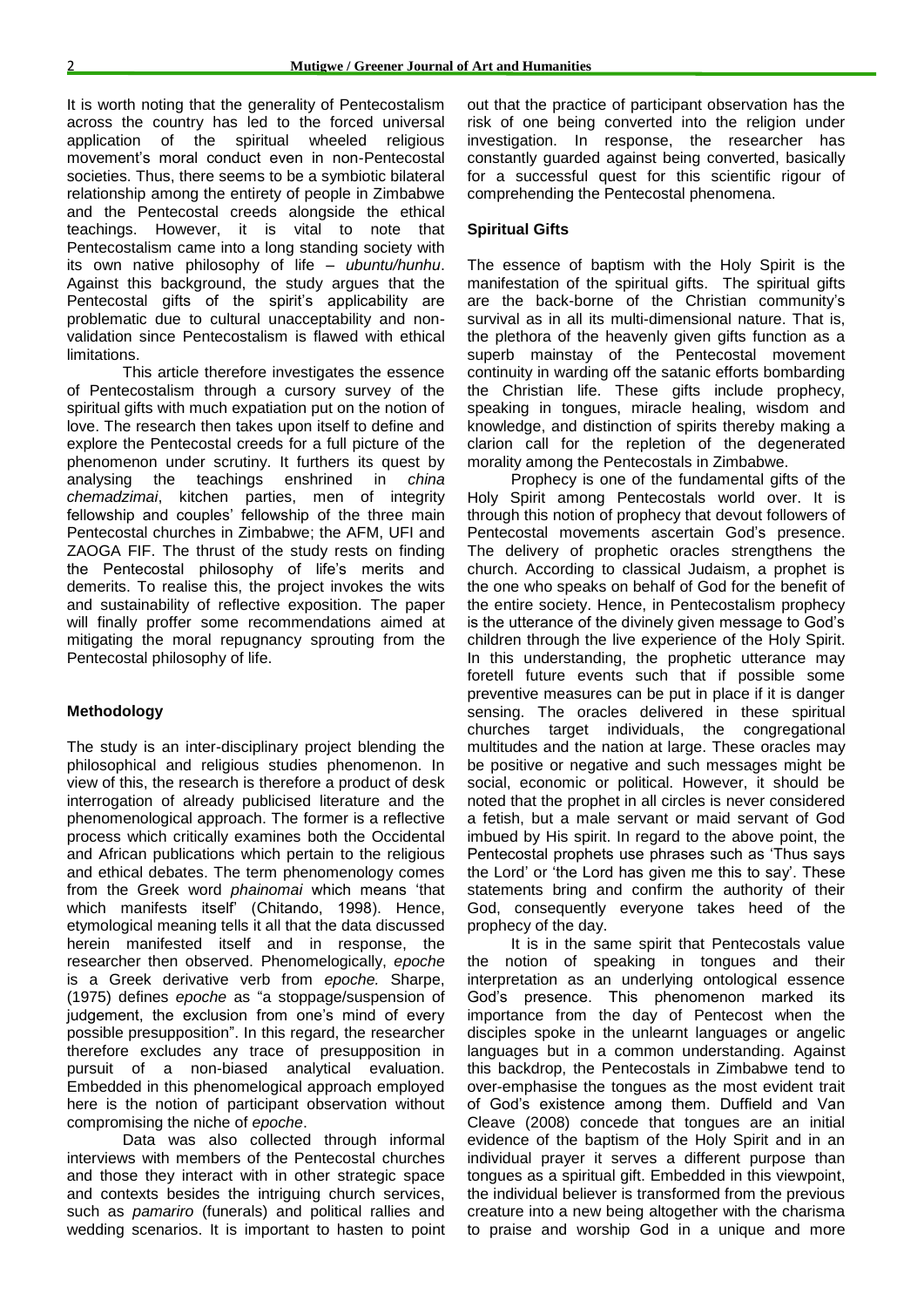fervent mode. The concept of *glossolalia* is a daily portion of one"s devotional utterances lest they are deemed not true worshipers by fellow church members. Accordingly, the Pentecostal claim that, "the speaking in tongues deepens the prayer life and the spiritual development of the personality'. Likewise, Paul wrote to the Romans that,

> "But if we hope for what we do not see, we wait for it with patience. Likewise the Spirit helps us in our weakness, for we do not know how to pray as we ought, but the Spirit himself intercedes for us with sighs too deep in words" (Romans 8: 25-26).

The foregoing demonstrates that the Pentecostals are of the inclination that the Holy Spirit intercedes for the believers through tongues as it directs the individual"s devotional utterance to God. Of great relevance to the thrust of this paper from the above biblical quotation is the claim by the author that the spirit gives a hand, especially in those areas of weakness, to the Pentecostals. Logically, it follows that behavioural conduct of the Pentecostal devotees is protracted and predetermined by the Spirit of God. The paper further avers that, by biblical principle, all the Christian Pentecostals are of 'good human behaviour' on the basis of the strength vested in them by the Holy Spirit. It can be posited that Pentecostals are virtuous since *unhu* (good ethical conduct) is engrave in the hearts. To this end, Mutigwe (2013) describes a person with *unhu* as someone with "kindness, gentleness, humility, respect and love for others". However, it is contentious to sustain the above claim the moral malaise in the Pentecostal churches today in Zimbabwe; an issue to be critically unpacked at some later stage in this study.

For most Pentecostals miraculous healing is very significant in spelling out their godliness; a thing equated to the power of creation that God demonstrated in the beginning and during the life and ministry of Jesus. Most of the believers are of the belief that since they received Christ as a personal saviour, they got the power to be called the children of God. By implication, they presume to possess the same power equal to the father's. But, there is need to analyse this contention because there seems to be semantic or linguistic ambiguity or commitment of haste generalisation fallacy. Nevertheless, in this paper, I beg to differ with the generality of the bible readers who interpret the statement above as implying that believers are literally children of God. Deductively, 'aiven the power to be called...' in John chapter 1 verse 12 is a phrase that implies an adoptive sense of a child status. In this case Jesus only remains the genuine son of God. By contrast therefore, the Pentecostals cannot assume the same spiritual excellence as demonstrated by Jesus. The inferred limitedness herein, put the miraculous healings by Pentecostals into oblivion. Drawn from such obscurity, some of the healings are attributed to the satanic worships awash these days. Ironically, today"s believers view spiritual gifts as something that is earned and merited, hence they appropriate them as a

criterion to gauge one"s religious worthiness. Sprouting from this contention are the questions; does it imply that there is anything inspired by the devil that is ethically right? If not, then what is the Pentecostals" take on moral issues arising from their miraculous healings?

The gift of wisdom and knowledge is of paramount importance in the pursuit of this study"s prime goal; making the discourses relevant or irrelevant. Etymologically, wisdom is the body of knowledge and experience that develops within a specified society or period. Implied by Paul in his letter to the Corinthians is that godly wisdom and knowledge were supposed to take control over human behaviour within and without the church (1Corinthians 12: 8*b)*. In that spirit, the gifts become the instruments to control some ethical issues thereby being in agreement with God"s will because that which God wills is good (St Augustine cited by Geisler, 2010). Reflectively, the paper argues that wisdom and knowledge that come from the Holy Spirit are utilitarian in nature given the phrase used by Paul; "...for the common good". Hence, all spiritual gifts should not fight one another but rather work to complement each other in fabricating the moral consciousness augmenting togetherness rather than individualistic triumph in claiming championship in religious superiority.

Closely connected to the fore argument is the gift of love which happens to be the master corner stone of Jesus" teachings and Christian ethics. As alluded to in the preceding sections, love is a summation of all ethical standards by which all humanity should live. The phrase "love one another" entails all the universal moral laws because to love is a categorical imperative which should be met for its own sake with no strings attached. Notably, most devotees of Pentecostalism are not living in congruence with the Pauline philosophy on love in 1Corinthians 13 verse 13. This is evidenced by their repugnant behaviour which grossly deviates from the expected human conduct as prescribed by the Holy Spirit. In the philosophical perspective, this vein of claim can be further substantiated by the following categorical syllogism;

> The Trinitarian conception of God includes the Father, the Son and the Holy Spirit. God is Love. Love does not rejoice at the wrong, but rejoices in the right. Wrongness and rightness have meta-ethical insinuations. God is the Holy Ghost, and God is Love. The Holy Spirit and the believer are intertwined in Pentecostal ontological language. It therefore follows that, the one filled by the Spirit is ethically upright since love rejoices in the right.

Non-compliance to these ethical standards by the Pentecostal Christians has since proven to be a thorn in a society that desperately needs God's intervention to curb the political, social, economic and religious injustice prevalent today. For that, this study thrives to point a new dispensation to plumb line the situation in the Zimbabwean religious circles.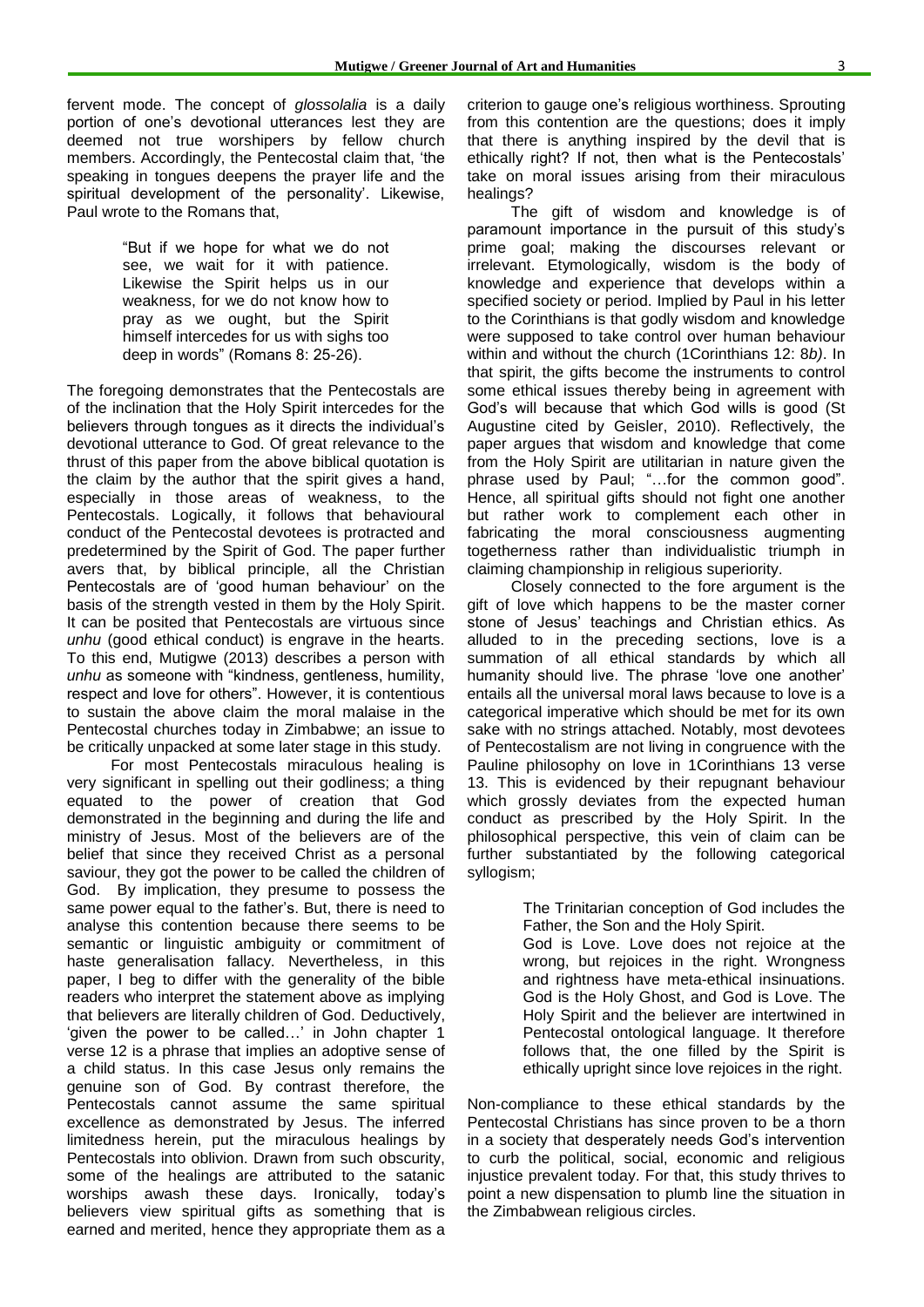#### **Pentecostal Creeds**

A creed is a system of religious belief; a faith in something venerated to the levels of a deity. As expatiated already, the Pentecostal Christians put their faith in the divine providence of the Holy Spirit as the architecture of all their ways of worship through the direct experience of God. The church leadership under inspiration of the Holy Spirit postulates that, a good husband or wife comes from God. Also, it proffers that in Jesus Christ there is freedom. Poverty is disregarded as a sign of living under bondage of the devil. Moral values and norms underpinning the essence of marriage are attributed to the Spiritual providence. However, a close and acute search for the trajectories to the validity of these postulations leaves a lot to be desired. In the next section, the paper is exhaustive on the controversies raised so far. This task is to be fulfilled through the descriptions and critiques levelled against the *China chemadzimai* (Thursday ladies" Meeting), kitchen parties, couples" fellowship, men of integrity fellowship.

#### *China chemadzimai*

In almost every Pentecostal church in Zimbabwe, women and girls who are of age are privileged to meet every Thursday of the week to worship in a stylistic manner which is didactic. It is informative in the sense that, that the practice of *china chemadzimai* equips the female devotees with the ethical skills necessary to direct the day to day management of their homes. For the sake of time and space the study looks only at three churches (AFM, UFI and ZAOGA FIF). During these sessions, depending on the main doctrine of the church, the ladies discuss a number of issues which they value to enhance living standards of women and their respective families. Usually, the pastor's wife or the female pastor or a church elder of the same gender chairs and minutes the controversial matters for further scrutiny during the couples' meetings. Musoni (2013) avers that in order to address some gender disparities and instil some element of self dependence the founder of ZAOGA FIF Archbishop Ezekiel Guti introduced the system of *matarenda* in which women are encouraged to use their hands to earn a living instead of developing a donor syndrome. In ZAOGA FIF therefore women teach each other at such gatherings to make their own money through various activities to support the ministry and their own families. Biri in Chitando and Chirongoma (2013) says ZAOGA FIF is against people just folding their hands and encourages members to work and use their talents, commonly known as "*Matarenda"*. Failure to be successful in such profit making activities may imply that one is infatuated by a demon of poverty. When one succumbs to the pressure, which is usually exacted during the China sessions one may decide to partake in 'any sort of money making endeavour' in order to shun such labels. In some instances women make some weekly routines visiting each other in homes with special targets being the kitchen and the 'sacred' bedroom. During these sprees on Thursdays, they even inspect the array of one"s kitchen, nature

and conditions of the utensils found in that homestead. Still in the kitchen, they encourage one another to use recent recipes for family dishes especially to lure the husband to "stay put". Closely related to this is notion of respect to the husband as the head of the family. Also, children handling and protection feature as topical issues in these weekly congregations. In the bedroom they investigate the number of bedding sheets, types and number of blankets, sometimes even beds, one"s under wear (pants) and husband"s socks are objects of scrutiny. If found in a wanting state, that woman goes under fire and intense tutelage from fellow women. Most importantly, they discuss the issue of *bonde/kubekana/kusvirana* (conjugal rights/sexual intercourse) and its variant styles since it brings the couple together and idealness for procreation. On this subject, every woman participates actively. Every style is spelt out with its pros and cons. *Madzimai anhasi* (wise women) as they nickname themselves also encourage each other in *kukweva nzeve/matinji* (to pull or enlarge their labia majora) because these are deemed daddy"s play toys before the "main meal of the night"- *bonde*. Failure to do this, implies being a foolish woman and one risks to lose her husband to the 'ladies of the night'. Some women even go to the extent of boasting to peers that their husband is a sex machine since he does it by the book. Those with weak husbands or those with early ejaculation and poor erection husbands also confide in sisters in Christ as they plead for assistance to strengthen theirs so as to safe guard their matrimonial bonds from collapsing. Some complain of their partners being filthy, especially *vasingade kugezwa nhengo/pombi dzavo* (those who do not want to or to be thoroughly clean(ed) their penis). Thereafter, multifarious packages of both constructive and destructive advices are proffered. These include, *interalia*, the administration of *mushonga wemusana* (sex stimulation juju), fasting and praying, *kupodapoda/kushambidzika* (being smart with nice, shake/touch me fragrances) to arouse him and being innovative in terms of sex positions. It therefore becomes the individual"s task to choose the correct measure for her own "redemption". All this is done in the name of the Holy Spirit to guard that which was given them by the Spirit.

#### **Kitchen Parties**

The epicentre of the practice of kitchen parties is almost similar to that of the *china chemadzimai*. The only difference is that in this case it is the young woman about to get married who is the sole target of the grooming. The teachings are therefore subdivided into small but important topics. These include personal hygiene in which the young woman is urged to be smart, that is, she always must bath first before involving herself with food preparation; removal of all the sweat from the previous night. Also, she should always have a clean shave in all private parts, including the armpits. Further, she is advised to use seductive perfumes and roll on during the night. In this regard, she is also urged to go by the type of dressing the husband favours as a technique to domesticate the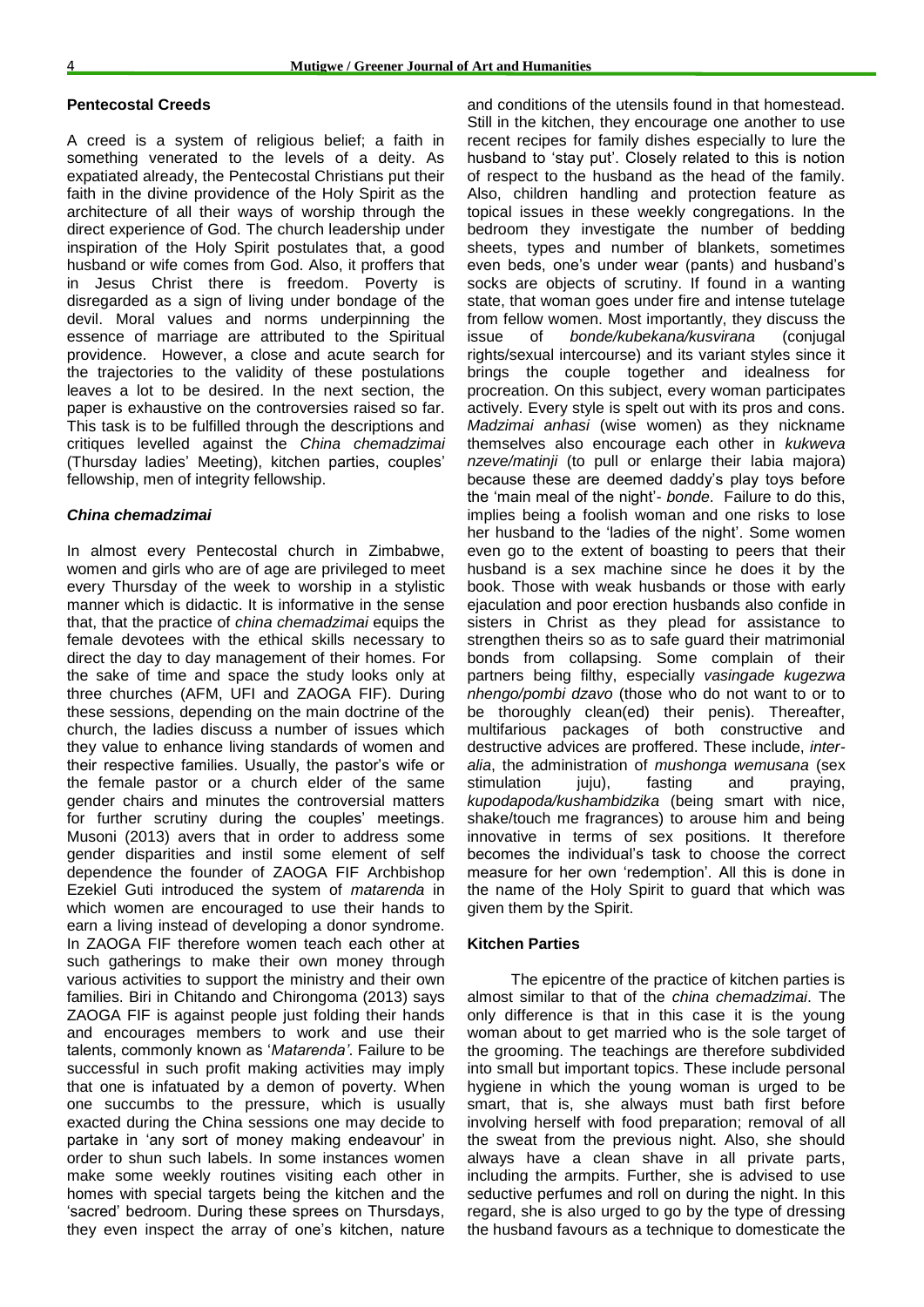man. If he likes jeans and trousers so let it be with her. If his taste of smartness and decency is enshrined in medium and long skirts, then that will be the way to go. According to one informant (Faith Mutigwe Nee Chipfakacha, an AFM adherent), the to-be *muroora* is equipped with the tools and words to harness in the handling of relatives. Accordingly, she should be generous with food and other basic resources essential for a living.

The young woman is also furnished with some ideas on how to cook nice food for the husband and the entire family in a clean kitchen. Fore warned is fore armed, the marriage candidate is informed and told that she is the chief financial director in the home. Drawn from this dictum, she should make sure all the basic resources are available in the house. The budget should therefore be projected across the whole month, from the kitchen, through the bedroom to the toiletry and it should cater for eventualities. In the bedroom/"good room" therein, outside issues are not allowed to overlap in. The motto therein is, "*Ndiyo yandirova! Yandituka here! Ndiro randituka! Randitsamwisa here! Saka zvemuno ngazviitwe" (It is not the pipe that has beaten me, insulted me and made me angry).* She is also mandated to take care of the husband, i.e. to wash, cook, iron, and welcome him home in style, in fact, into the goodness of *bonde*  (sex). Notably, *bonde* is not meant for the night only but any time is tea time. To this end, it is justifiable for the bedroom to be termed a "good room". As a matter of emphasis, the participants at the kitchen party can inspect one another to find out whether they are adhering to the set standards. This way, the ladies uncover one another to see the type and cleanliness of the pants worn. In order to strongly inculcate efficiency into the marriage candidate to have *bonde* using various positions, some ladies can go to the extent of demonstrating in nudity while others ululate and chant slogans of encouragement. Hence, kitchen parties are held away from homes where children and men are. This explains why secluded villages and parks are utilised as venues for such meticulous events. These occasions are also associated with vulgar music featuring songs like "One more night" by Busy Signal and all the *ndombolo* vibes. The type of music fits the proceedings of the function.

#### **Man of integrity fellowship**

Just like women, men constantly meet in special meetings such as *gochi-gochi ravanababa* (braai). However, in this case, only men are welcome to meetings of such calibre. The male pastor or a church elder is the facilitator of these gatherings and he jots down all the hot and unresolved issues so that they can be further discussed by both women and men during couples" fellowship meetings. The gist of these meetings is to discuss their concerns in marriage. The topical matters handled on such forums are the issues to do with *bonde*, monetary disputes, children"s discipline and how members of the extended family are handled by their spouses. In this respect those men with problems as far as their conjugal interaction with their partners are concerned air them out for

assistance to be given. One can go as far as saying, *iiii varume kwangu ndafa nenzara, amai mwana vanobva kubasa vaneta zuva nezuva* (gentleman, at my place am starving, my wife claims she is tired every time she comes from work). In response, others would suggest tricks and strategies to bring her back into the track. Some would even argue that the victim of "starvation" should try to net work and try to hook up with a "small house"(to have an extra marital affair) in a bid to meet the sexual needs. Those with poor erection and early ejaculation before satisfying the spouse also cry out for relevant help. In some cases the pastor would pray for them and give some dietary advice to enhance one"s libido and erection. On the other hand some would egg on for the use of traditional *muti/vhuka-vhuka* (medicine). But in most cases, the one who uses the herbs would turn into a sex-beast who would be difficult to satisfy in bed. Consequently, such people would go beyond the matrimonial walls to in search of sexual gratification. Therefore, it is adultery in the church.

Ideally, a wife is expected to be an expert in budgetary issues. In fact, she becomes an effective treasurer of family finances. Paradoxically, men at these meetings complain that their wives misuse money without securing the basics for the family. If one decides to ask for explanations on the expenditures, it will be a suicidal move that may bring out detrimental results to the welfare of the entire family due to careless talks by women that follow thereafter. Accordingly, the council of fathers would deliberate on such matters for appropriate solutions. Failure to come up with suitable remedies, the meeting carries over the problems to the Couples" fellowship meetings to be discussed and critiqued latter in the text.

The study appropriates the act of inculcating good morals in the children by parents a source of gross misunderstanding sometimes. Some mothers are too protective of their children while a good number of fathers tend to be hard disciplinarian. The attitudinal difference normally gives rise to antagonism between the two parents. The fathers may eventually jilt the responsibility of moulding the young Pentecostals morally. This results in acute immoral dealings by the young. In this manner fathers meet the financial needs only in the upbringing of the children. The mother becomes both the mother and father in the office of being moral guardians. Such issues are also topical in these men"s fellowship meetings. The situations sometimes cannot be given remedy and as a result the matter might be taken to other forums deemed to be better.

Another contested area of interest in men"s fellowship discussions is the way relatives from the extended families are handled by female spouses in the marriage union. According to the philosophy of *ubuntu/hunhu* every individual is not for oneself but for the entire family, clan, community or nation and it cherishes the availability of each person for others. To this end van der Walt, cited by Konyana and Mutigwe (2011) concurs as he laments that

> "…for the Bantu (African), man never appears in fact as an isolated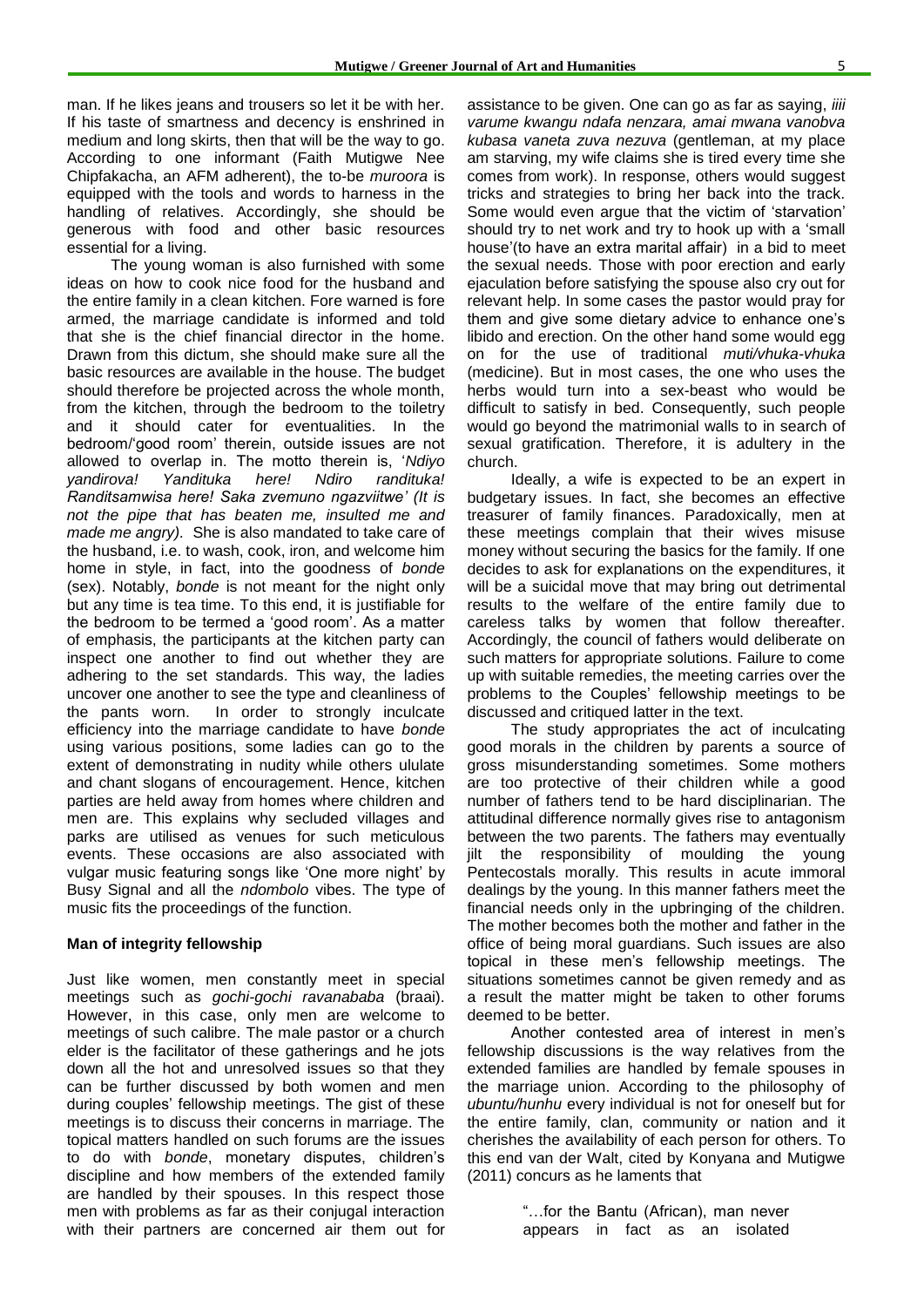individual, as an independent entity. Every man, every individual, forms a link in the chain of vital forces, a living link, active and passive… the Bantu is quite unable to conceive an individual apart from his relations…".

Drawn from this dictum is the notion of extended family where all relatives either from the wife's or the husband"s nurturing family is a dependent in one way or another. In most cases sisters and brothers-in-law are usual beneficiaries of this multilateral connection. Sometimes mothers-in-laws enjoy the same benefits though to a limited extent. Women by design are the financial directors or treasurers or both, they sometimes become partisans especially towards those from their own families; a practice which proves to be an eyesore for men hence complaints pertaining to the matter. Also, these complaints are a prominent feature of the agenda at men"s meetings. This controversial matter is always coined by statements such as *"aah ndaguta sehama yemukadzi"* (am full as if am a wife"s relative), depicting the fact that usually, women are generous to their own people. Despite being filled by the Holy Spirit, women use their *gongolic/bechural* power (female genital/clitoris related power) to influence husbands to reject or evict their own relatives from their matrimonial homes. During such deliberations one could complain saying *"kwangu unotobviswa pamusoro uchiridza ngoma wonzi munini"na wako anobhowa ngaabve pano, zvino wogodii uchirida beche, unotobvuma* (my wife forces me off her whiling having sex saying "Your young brother is a problem, let him go away. Usually I give in to her demand because I need her in bed"). This way women use sex-sanctions to make sure that men dance according to their tune. Against such a background, a variant of possible panaceas, though some of them are toxic to the marriage institution, are postulated in a bid to curb the problem or protect their own relatives from the siege.

#### **Couples' Fellowship**

Following the *china chemadzimai* and men of integrity deliberations, the pastor and his wife facilitate the clash of the two "warring sides" to iron out and lubricate the outstanding/sticking points in their social life. This is achieved through the organisation of couples' fellowship meetings. "At these meetings, issues relating to sex and sexuality, family finance, relations with the in-laws, etc, are addressed" (Manyonganise, 2013). The pastor as the spiritual father facilities such meetings but at the back of his mind he will be knowing that such and such a couple are affected by such an issue. Nevertheless, he does not directly tell the couples that this matter refers to Mr and Mrs so and so. In relation to the bedroom issues, some women directly describe how best they ought to be caressed to enable them to reach the orgasm. One can even spell out the most sensitive parts she favours most by their real scientific names. In turn, a man can openly teach fellow men how to do it the best way, all this under the banner of helping sisters and brothers in

Christ. Notably, some tips on *kutamba nematinji* or breast sucking by husbands among the multifarious techniques to please one another during the *bonde*  sessions are given.

In regard to financial matters, the pastors encourage members to first pay tithes so that the wrath of God is not unleashed upon them for failing to meet the biblical law. If this condition is met, then God blesses the remaining portion of the monthly income. In addition the adherents of Pentecostalism are sternly urged to be transparent in their finance management. The notion of transparency seems to mean something only when the adherents are paying their tithes and not at the work place or in their small businesses. This can be substantiated by a church elder who was recently arrested in Zimbabwe after he swindled almost ninetysix United States Dollars from a service station where he worked as an accountant. To this effect, the story of Ananias and Sapphira is constantly brought in to drive the point home; that is, never to lie to the Holy Spirit. In response to the relatives handling, the house through the augmentation of the facilitating pastor, the Pentecostals advocate for non-burdening of the couples in looking after one another"s children, and when it comes to the fathers, mothers, sisters, brothers-in-law, it is suggested that they stay at their own homes and be given only basic supplies. The extended family is even discouraged from using *varoora* (daughters-in-law) as "beasts of burden" (Sibanda and Maposa, 2013). In fact, the mentors remain anonymous, though to some extent he may visit the particular families as a follow up to make sure that they were saved from that menace.

#### **Relevance and Challenges**

In the corridors of history, these teachings existed as part of indigenous knowledge systems embedded in the Zimbabwean culture. A paradox comes into play around these teachings when they are disseminated in religiously magnified spectrums but without congruence to the set moral standards in a society. Hence, such divergence invites some derogative labels upon the participants. These vary from religious prostitutes, satanic worshipper to money mongers. The poor are tagged the demonic and said to need redemption. The perception of poverty is a course of concern among the Pentecostals. As such, there is a tendency of using material wealth as a yardstick to measure the righteous and moral excellence of a people. This philosophy acts as a seedbed of jealousy, envy and stiff competition amongst the Pentecostals. Resultantly, they undertake some shoddy deals to wade off the unpleasant labels. For instance, after being humiliated in front of fellow wise women one may decide to partake in dangerous and unclean business activities to cover up.

To this effect, a female Pentecostal devotee from Madhuku village in the Chipinge District of Zimbabwe was recently arrested and jailed for several years in prison with hard labour after she was caught with ivory destined for South Africa. Upon investigation the unfortunate Christian Pentecostal revealed that she had been in this line of business for a long time as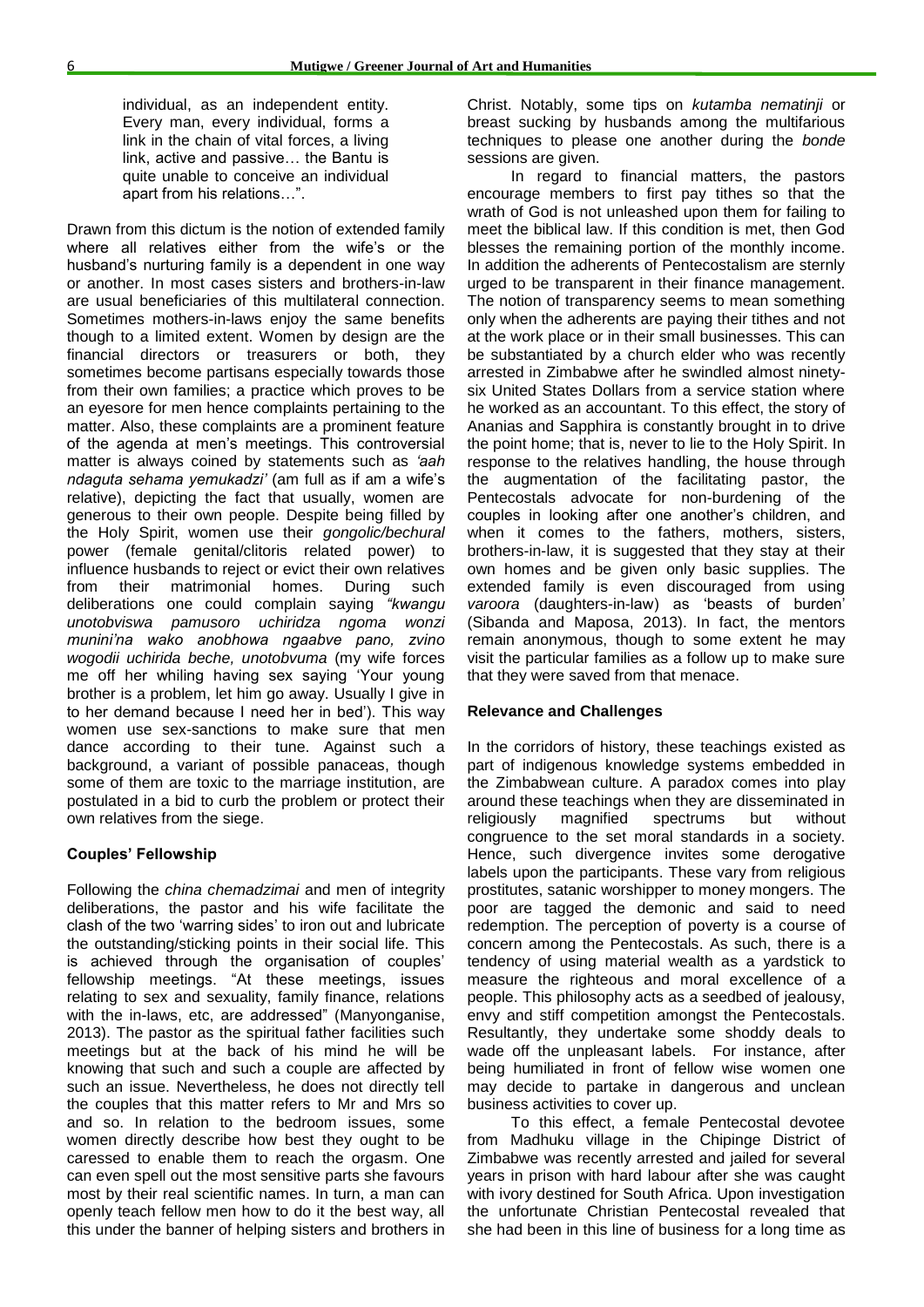functionary in working talents at church. In the vein of augmenting the claim that Pentecostals venture into unholy dealings, an AFM in Zimbabwe pastor, Rev Musiiwa is on record saying, *vamwe vakadzi munobhadharirwa sikuru fizi dzevana nemabhoyi furendi iwe uchizviti mupostori waJesu. Kwete Mweya Mutsvene haudaro* (some of you ladies get school fees for the children from sexual boy-friends). In view of this, one would wonder whether the Holy Spirit is at work in and around the women. It can be envisaged that, despite the claim that Pentecostals are Spirit filled, their behaviour is not at congruence with Christ's exemplary life.

The study has also established that some bedroom visits contribute to the prevalence of adulterous acts by the Pentecostals. Some women would gossip around about fellow congregates' failures in bedroom management. They can even mock the husbands of those who would have been failures in terms of *kukweva nzeve, kugera muhapwa nepaAfrica Unity square, kuve kufamba neshinda dzega (*enlarged labia, no shaves around the private area, old and torn parts) and kitchen uncleanness saying *"Aah kwenyu paruware chaipo, ivo dready venyu variko here?, imi baba kusafa necholera ndiMwari anochengeta* (Aah your wife"s genital area is not decorated by enlarged labia minora, but she has dread locks instead and she is not smart in the kitchen). In a way, this lady will be inviting the victim"s husband into sexual intimacy as she will be pledging her availability for better service provision. In reception of such intriguing words the man in turn takes it upon himself to quench off the thirst on the classic, smart and ideal woman. As a result the Pentecostals are involved in adultery.

Paradoxically, woman would openly commend her husband"s excellence in bed. In turn fellow female Pentecostals covet that man hence prostitution. In fact, there are a lot of adulterous affairs between married people and sometimes pastors involved in dating *madzimai evatendi vavo* (their church mates' wives). To this effect, Apostle Kapandura (2012) of ZAOGA FIF constantly rebukes fellow pastors saying, "*regai kuhura, regai kuhura nekuti chechi yaKristo ine mweya mutsvene haidaro"* (stop being promiscuous for we are Christ"s church with the Holy Spirit). In response to such hectic decomposition of morality in the church, one is forced to ask some philosophical questions; Does the Holy Spirit exist? Where is the Holy Spirit? If it is there; what kind of the Holy Spirit is it?

The developments in the technological fraternity have also contributed immensely to the ethical decadence in the "spiritual" led churches. This technological era has seen the digital cameras awash. Almost everyone is in possession of a complicated phone capable of recording both voice and video messages during the church services or any function. To this effect, most sermons by most prominent preachers are found in these gargets without the consent of the preacher. Among the recorded messages are both the morally correct and those that are morally repugnant. In some more gravy instances, women at these female gatherings can extend their underpinning evil make up to the point of recording some visual videos of seductive dances of

demonstrations by fellow attendees at *china chemadzimai* and kitchen parties. Some can take pictures of the bedroom setups during the bedroom visits. These recordings are publicly played thereby contravening the secrecy heed, right to privacy, and more importantly the principles of love. In one incident, a high profiled lady was recorded dancing naked at a kitchen party. There is also the recent sex video saga involving media personality Tinopona Katsande (The Herald, 2014). In a bid to typify the moral decadence by the Pentecostals, one can bring to the fore the story of a scandalous and founder of the R. M. G End Time Message Ministries, Reverend Martin Gumbura. He is a prolific rapist and a polygamous pastor who would act in and produce pornographic films (The Herald, 2014). All these acts fall into the category of pornography, an unethically condemned practise. Some go to the extent of harnessing such videos to seduce the spouses of those featuring in the recordings into bed. The study therefore envisages that such behaviour is unethical as they intend to demean fellow believers; an act which wilts the souls of the poor and weak.

The study bemoans the robust rate of immorality emanating from the 'value laden activities' within the ritualised kitchen parties. The quirk of fate discovered by the paper is that most advisers during the kitchen parties go by the statement 'do as I say and not as I do" because it is common knowledge that the Pentecostals shun out the members of the extended family. The teaching on how to handle relatives is in fact empty. They disassociate with the unbelieving relatives whom are labelled the demonic possessed.

The young woman entering the marriage institution as already depicted above is mandated to be the **"**the chief financial director in the home"; for that she sees to it that everything runs soundly in that particular family. Many are times when devastating misunderstandings kernel out from the financial management. From the onset, the wife therefore claims supremacy in issues to do with the budget, resulting in conflicts thereby shattering the essence of marriage which is enshrined in happiness. The husband may claim that the wife is misappropriating the money for the good her own relatives on the expense of the immediate family. The misunderstandings of this nature are most common in marriages where the wife is not employed. In turn the wife purports to be doing a great deal of work in the realm of housekeeping, child bearing, and to that end they fight against one another to the detriment of the marriage.

There is one striking thing about the Pentecostals to be noted and understood for the sake of critiquing their way of operation as Christians. They are highly religious and their high level of morality should be maintained. During the functions they use gross vulgar and street language bearing no grain of religious and ethical aptitude. Pure ethics task people to behave and speak well even in isolation, be it in the toilet or in one"s bedroom. Imagine hearing utterances of this calibre, "…*wogodiyi uchirida beche, unotobvuma"* (since I need her vagina, I have to comply with her demands) in a church gathering set-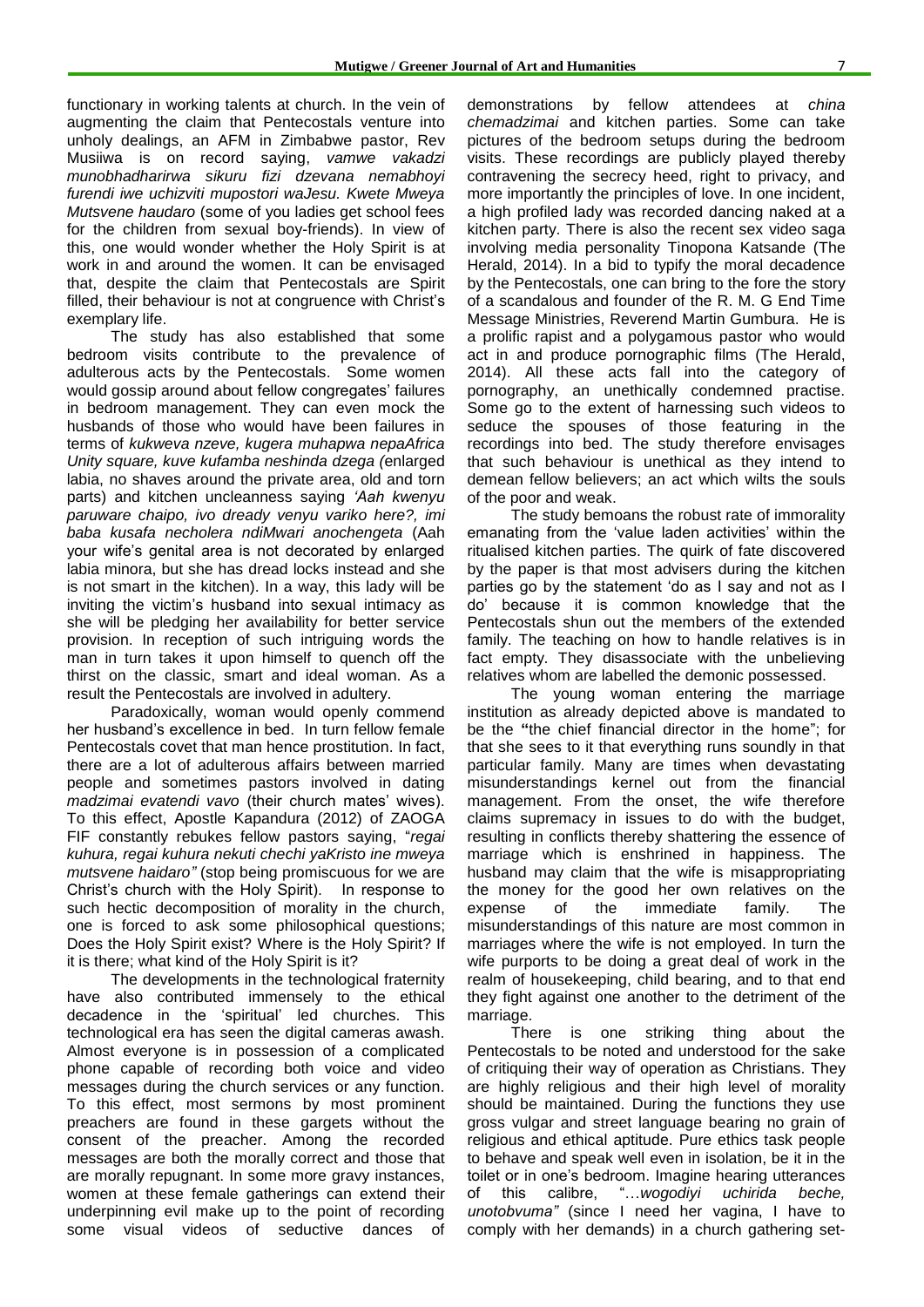up. The type of language used just incites some sort of loose morals hence they end up acting in an indecorous manner which soils the religiosity and the attributes of God. Register implies matching the situation and culture of a group, in that, I can infer that their language fits the bottle store or bar-kind of life hence the non existence of the Holy Spirit among them.

The believers' marriages are constantly marred by gender violence in which women are mostly victims. For example, words like "*aah ndaguta sehama yemukadzi"* (oh, am satisfied/full as if am an inlaw/wife's relative) are derogative in nature and in most cases they trigger reactionary attitudes by the women, an unethical situation perpetuating gender based violence in Christian marriages. In regard to inculcating the best moral behaviour in children, in Pentecostalism just like in African Traditional Religions (ATR), women are utilised as instruments. As such, they are blamed in cases of unruly conduct by the children. Interestingly, the women themselves do not want men to temper with their children, and there seem to be social disparity between the children and their fathers. The Pentecostal doctrine perpetuates and nourishes some patriarchal tendencies directed to abuse the female congregates. The Kantian ethics condemns such abuses since it advocates for the treatment of humanity as an end in itself. In addition, it contravenes the categorical imperative maxim; act as if you were both a sovereign and subject in an ideal kingdom of ends. This implies that men consider themselves to be sovereigns only, and non-subject and not to be at the receiving end of the relationship. Thus, in this context women are exposed to gender injustice in terms of roles both at home and in the church.

The study has interrogated the pertinent issues discussed at the couples" fellowship under intense scrutiny only to discover that they greatly influence the prevalence of immoral acts by Pentecostals. A person of integrity and rationality wonders the moral implication of a man of the 'spirit' describing how to best to seduce a woman in the presence of both female and male believers during a church gathering, though it is named couple"s fellowship. However it should be noted that the use of a different name in reference to that function makes no difference. It is the same people in attendance whether it is called a couples" fellowship or a church service. The fact that they are all one in Christ implies that there must be a social distance. As such, there are *vanyarikani* (they use strict register). In addition, the pastors will be aware of the couples affected by a particular issue and they may go to the extent of visiting them afterwards to make sure the problems were amicably solved. What happens if the wife is still starving sexually? Thus, the situation degenerates into the wife seducing the pastor into bed; an adulterous act by people of the 'spirit'. For instance, recently a pastor cum gospel musician by the name David Mabvuramiti in one of the renounced Pentecostal churches in Zimbabwe resigned from "serving God" after he was found to be having sexual relations with several married women, some even pregnant with his children. One can wonder whether

the Pentecostals' Holy Spirit migrates the same way the god of Baalism does because being in the Spirit and the Spirit being in them, such devilish acts cannot be realised.

#### **CONCLUSION AND RECOMMENDATIONS**

The paper was aimed at discovering the relevance of the Pentecostal view of the ethicalness of the pristine link between humanity and God in order to unravel the challenges posed by Pentecostalism as a philosophy of life. The study also explored the gifts of the Holy Spirit from a philosophical perspective since they assume the fundamental essence of Pentecostalism in relation to ethical propositions. Also, the paper established that love (agape) is the greatest gift of the Spirit because all other ethical values and norms hinge on it. In regard to the creeds and ethical fibre underlying Pentecostalism, the study found out that though it inculcates the syndrome of self-reliance and innovativeness, this particular religious movement is flawed. Hence, the article hereby proffers some recommendations perceived relevant in mitigating the social and religious decomposition in contemporary Zimbabwe:

- Pentecostalism is encouraged to embrace the elements of collectivism, empathy and pluralism as embedded in the philosophy *ubuntu/hunhu*.
- The consciousness about self reliance and innovativeness should be partnered with the notion of sustainable development in safe guarding the human resource in this era of HIV and AIDS pandemic.
- While Pentecostalism is wheeled on the Holy Spirit, the research recommends that its adherents should earnestly implore for a rebaptism in a bid to flash out the immoral acts and practices which are pervasive in contemporary Zimbabwe.

#### **REFERENCES**

- Biri K, (2013). *The response of the Zimbabwe Assemblies of God Africa (ZAOGA) to Genderbased Violence: An analysis* in Chitando E and Chirongoma S, (Eds) Justice NOT Silence: Churches facing Sexual and Gender-based Violence. Stellenbosch: Sun Press.
- Chitando E, (1998). The phenomenological Method in a Zimbabwean context: To Liberate or to Oppress? *Zambezia, XXV (1): 99-114.*
- Duffield GA & Van Cleave NM, (2008). *Foundations of Pentecostal Theology*. Los Angeles: Foursquare Media.
- Geisler LN, (2010). *Christian Ethics: Contemporary Issues and Options.* United States of America: Baker Publishing Group.
- Kapandura C (apostle), (2012). Sermon: ZAOGA FIF Pastors" Fellowship at AMFICC, Harare
- Konyana EG & Mutigwe E, (2011). *The Ethics of Euthanasia: A discrete cultural practice among*